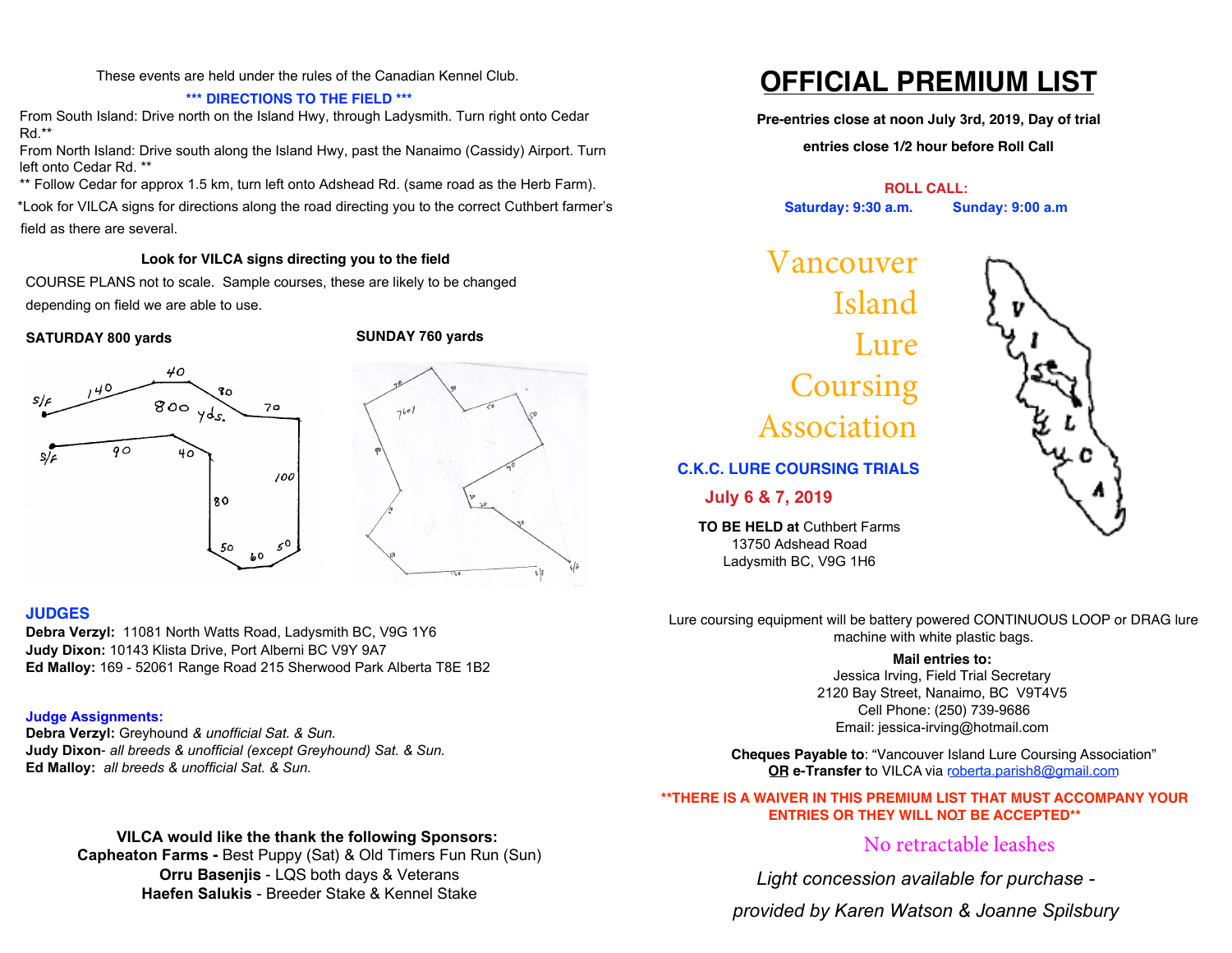#### **ENTRY FEES**

| PER HOUND, PER TRIAL                                            | \$20.00 |
|-----------------------------------------------------------------|---------|
| SINGLE STAKES (limited to 10 hounds)                            | \$20.00 |
| ADDITIONAL HOUND SAME OWNERS                                    | \$18.00 |
| <b>LATE or DAY OF TRIAL ENTRIES</b>                             | \$30.00 |
| PUPPY, OLD TIMER, KENNEL or BREEDER                             | \$5.00  |
| <b>Highest Scoring Veteran</b> (entered in Open or Mixed Stake) | \$0.00  |
| Listing Fee*                                                    | \$10.50 |
| $*C$ $\sim$ 1 to the E <sub>2</sub>                             |         |

'CKC Listing Fee must accompany the entry of a dog for which there is no CKC Registration Number, ERN or PEN on the Entry Form

#### **VANCOUVER ISLAND LURE COURSING ASSOCIATION**

President - Carole Adley Secretary - Jessica Irving Vice-President - Laurel Deptuch Treasurer - Roberta Parish

#### **FIELD TRIAL COMMITTEE**

Trial Secretary: Jessica Irving

Trial Chairperson: Carole Adley Lure Operators: John Girgan

Field Clerk: Raymond Irving Huntsmasters: Laurel Deputch

#### **CANADIAN KENNEL CLUB**

**B.C. Director SW Zone:** Joan Bennett **Coursing Director:** Debra Verzyl **CEO** Mr. Lance Novak: 200 Ronson Drive Suite 400, Etobicoke ON M9W 5Z9 Phone: (416) 675-5511

#### **ELIGIBLE ENTRIES**

Open to the following breeds: Afghan Hound, Azawakhs, Basenji, Borzoi, Deerhound (Scottish), Greyhound, Ibizan Hound, Irish Wolfhound, Pharaoh Hound, Rhodesian Ridgebacks, Saluki, Whippet and Italian Greyhound that are one year old or older on the day of the trial. All entrants must be registered, or eligible for registration, with the Canadian Kennel Club or have an Event Registration # (ERN), or Performance Event # (PEN). Hounds presently disqualified under any jurisdiction cannot compete. Hounds with breed disqualifications, altered or neutered are eligible to enter the lure coursing trial. Hounds must be pre-qualified before entering their first trial in Canada. The original signed certificate must be submitted to the Field Trial Secretary with the entry form.

#### **AWARDS**

**Rosettes for 1st through NBQ:** Open & Mixed Stake

### **Prizes and Rosettes:**

Best of Breed Best in Singles Stake Best Puppy Best in Old Timers Fun Run Best in Kennel Stake Best in Breeder Stake Highest Scoring Veteran Lowest Qualifying Score (LQS)

### **CHAMPIONSHIP POINTS will be awarded as follows:**

| 1st Place  | 4 x number competing to a maximum of 40 points |
|------------|------------------------------------------------|
| 2nd Place  | 3 x number competing to a maximum of 30 points |
| 3rd Place  | 2 x number competing to a maximum of 20 points |
| 4th Place  | 1 x number competing to a maximum of 10 points |
| <b>NBQ</b> | no points                                      |

#### **RUNNING ORDER (both days)**

**Both Days** - Afghan Hounds, Azawakhs, Basenjis, Borzois, Deerhounds (Scottish), Greyhounds, Ibizan Hounds, Italian Greyhounds, Pharaoh Hounds, Rhodesian Ridgebacks, Salukis, Whippets, (Irish) Wolfhounds, Mixed Stakes and Singles.

### **STAKES OFFERED**

**OPEN STAKE:** All hounds including Field Champions

**MIXED STAKE:** Multiple breeds with 3 or less with the agreement of the owners **VETERAN HIGHEST SCORE:** Saturday and Sunday, Hounds designated as veterans on entry form and entered in Open or Mixed Stake will be eligible for an additional prize. **SINGLES STAKE:** hounds run alone. The title of Single Novice Courser will be awarded to any hound who attains 3 qualifying scores under 3 different judges. Open to ineligible/ un-certified hounds. **LIMIT: 10 hounds**

**PUPPY FUN RUN Saturday:** For puppies whose age on the day of the trial is 6 months, but less than 18 months and who are not entered in the trial. Will run once individually on a shortened course and scored. Placements of 1st through NBQ may be awarded but will not count for points. This stake may be divided by age.

**OLD TIMERS FUN RUN Sunday:** For any hound 7 years of age or older the day of the trial and not entered in the trial. Will run once individually on a shortened course and will be scored. Handicap of 2 points will be added for each year over seven. (8 years old  $=$ judges score + 2 points)

**KENNEL STAKE Sunday:** For any 2 hounds entered in open or mixed stake owned by and living with the same owner. Total scores to determine the winner.

#### *Must be designated before roll call.*

**BREEDER STAKE Sunday:** For any 2 hounds entered in open or mixed stake bred by the same person. Total scores to determine the winner.

*Must be designated before roll call.*

#### **ADDITIONAL INFORMATION**

- "It shall be the duty and obligation of the trial-giving club to see that a judge, club official, volunteer or any participant at an event held under these rules is not subject to indignities of any kind. The Field Trial Committee Chair shall promptly report to the CKC any infringement of this regulation, and the Discipline Committee shall have the authority to take such action as it deems fit on receipt of a report indicating that this has occurred."

#### **NOTE Entry forms not the same size and format as the ofï¬ cial CKC entry form will berejected. You will be asked to complete a new one. Please use the form provided.**

- .- Hounds not present at Roll Call will be scratched and their entry fee will not be refunded.
- Stakes will be split if the entry of a breed reaches 24 or more at Roll Call.
- Bitches in season or lame hounds will have their entries refunded provided notice is given at, or before before Roll Call.
- A valid rabies certiï¬ cate is required to bring a dog into Canada.
- U.S. cheques cannot be discounted. To take advantage of the exchange, please pay with a Canadian money order or Canadian funds.
- A portable toilet will be provided.
- Please bring water for your dogs as water source is not available on site.
- Please bring your own shade/rain cover as the Club doesn't provide.
- Park in designated areas ONLY to minimize damage to the field.
- Please pick up after your hounds. Bags are available on site.

**Unless coursing, hounds must be leashed at all times: A \$10.00 fee will be levied for any hound loose on site property.**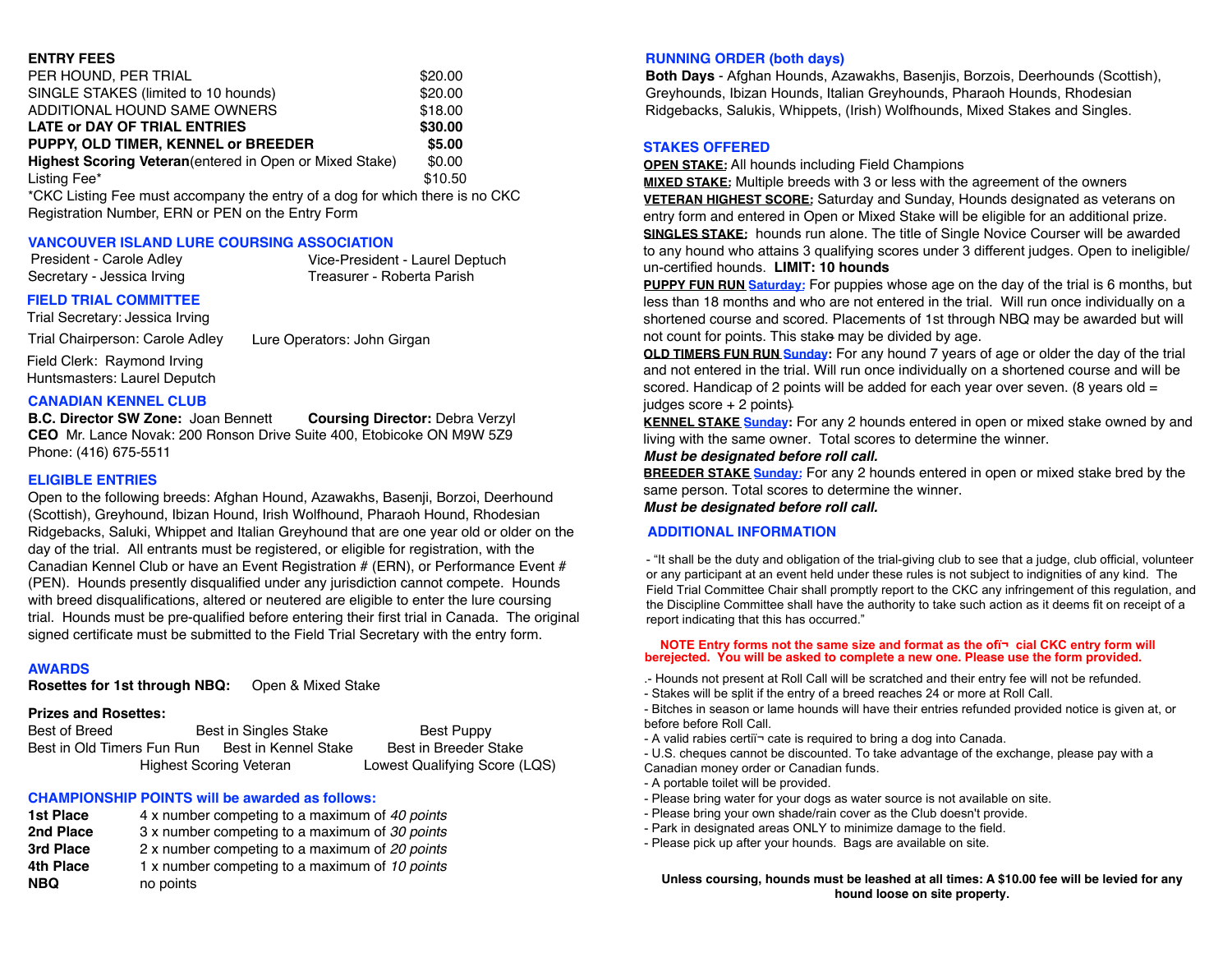

### Official Canadian Kennel Club Entry Form

Vancouver Island Lure Coursing Association

Lure Field Trial Days: **(circle) July 6 & July 7 , 2019** 

**Cheques payable to VILCA (or e-Transfer: robert[a.parish8@gmail.co](mailto:blair60@shaw.ca)m)** 

#### **Mail cheques to: 2120 Bay Street, Nanaimo, BC V9T 4V5**

| l enclose \$ | for entry fees: \$ | for listing fees |
|--------------|--------------------|------------------|
|              |                    |                  |

### Please print clearly

| Breed:                                                                                   | Call Name:                                                                                          | Sex: |  |
|------------------------------------------------------------------------------------------|-----------------------------------------------------------------------------------------------------|------|--|
| Coursing Stake:                                                                          | $\Box$ Check if this is Hound's First Trial in Canada<br>Hound Certification Form Must be attached) |      |  |
| Registered Name:                                                                         |                                                                                                     |      |  |
| Check one & enter number:<br>$\Box$ CKC Reg #<br>$\Box$ CKC ERN<br>$\blacksquare$ Listed | Date of Birth: Year________ Month_____ Day_<br>$\Box$ Canada<br>Place of Birth:<br>Elsewhere        |      |  |
| Breeder:                                                                                 | u<br>Check if you want hounds separated<br>(same OWNER only)                                        |      |  |
|                                                                                          |                                                                                                     |      |  |
| Sire:                                                                                    |                                                                                                     |      |  |
| Dam:                                                                                     |                                                                                                     |      |  |
| Registered Owner(s):                                                                     |                                                                                                     |      |  |
| Address:                                                                                 |                                                                                                     |      |  |

I certify that I am the registered owner of the dog or that I am duly authorized agent of the owner(s) whose name(s) I have entered above and accept full responsibility for all statements made in this entry. In consideration of the acceptance of the entry I agree to be bound by the rules and regulations of the Canadian Kennel Club and any additional rules appearing in the premium list.

 $\_$  , and the set of the set of the set of the set of the set of the set of the set of the set of the set of the set of the set of the set of the set of the set of the set of the set of the set of the set of the set of th

Signature of Owner or Agent Phone Number (day of trial)



Official Canadian Kennel Club Entry Form

Vancouver Island Lure Coursing Association

**Lure Field Trial Days: (circle) July 6 & July 7 , 2019**

**Cheques payable to VILCA (or e-Transfer: robert[a.parish8@gmail.com](mailto:blair60@shaw.ca))** 

**Mail cheques to: 2120 Bay Street, Nanaimo, BC V9T 4V5**

I enclose \$ \_\_\_\_\_\_\_\_\_\_\_\_\_\_\_ for entry fees; \$\_\_\_\_\_\_\_\_\_\_\_\_\_\_ for listing fees

### Please print clearly

| Breed:                                                                                                                  | Call Name:                                                                                                                         | Sex:        |  |
|-------------------------------------------------------------------------------------------------------------------------|------------------------------------------------------------------------------------------------------------------------------------|-------------|--|
| Coursing Stake:                                                                                                         | Check if this is Hound's First Trial in Canada<br>Hound Certification Form Must be attached)                                       |             |  |
| Registered Name:                                                                                                        |                                                                                                                                    |             |  |
| Check one & enter number:<br>$\Box$ CKC Reg #<br>$\Box$ CKC ERN<br>$\Box$ Listed                                        | Date of Birth: Year_________ Month_____ Day_<br>Place of Birth:<br>$\Box$ Canada<br>Elsewhere                                      |             |  |
| Breeder:                                                                                                                | ப<br>Check if you want hounds separated<br>(same OWNER only)                                                                       |             |  |
| Sire:                                                                                                                   |                                                                                                                                    |             |  |
| Dam:                                                                                                                    |                                                                                                                                    |             |  |
| Registered Owner(s):                                                                                                    |                                                                                                                                    |             |  |
| Address:                                                                                                                |                                                                                                                                    |             |  |
| City<br>the contract of the contract of the contract of the contract of the contract of the contract of the contract of | Province/State<br>products and the contract of the contract of the contract of the contract of the contract of the contract of the | Postal Code |  |

I certify that I am the registered owner of the dog or that I am duly authorized agent of the owner(s) whose name(s) I have entered above and accept full responsibility for all statements made in this entry. In consideration of the acceptance of the entry I agree to be bound by the rules and regulations of the Canadian Kennel Club and any additional rules appearing in the premium list.

\_\_\_\_\_\_\_\_\_\_\_\_\_\_\_\_\_\_\_\_\_\_\_\_\_\_\_\_\_\_\_\_\_\_\_\_\_\_\_\_\_\_ \_\_\_\_\_\_\_\_\_\_\_\_\_\_\_\_\_\_\_\_\_\_\_\_\_\_\_

Signature of Owner or Agent Phone Number (day of trial)

**email: \_**\_\_\_\_\_\_\_\_\_\_\_\_\_\_\_\_\_\_\_\_\_\_\_\_\_\_\_\_\_\_\_\_\_\_\_\_\_\_\_\_\_\_\_\_\_\_\_\_\_

**email: \_**\_\_\_\_\_\_\_\_\_\_\_\_\_\_\_\_\_\_\_\_\_\_\_\_\_\_\_\_\_\_\_\_\_\_\_\_\_\_\_\_\_\_\_\_\_\_\_\_\_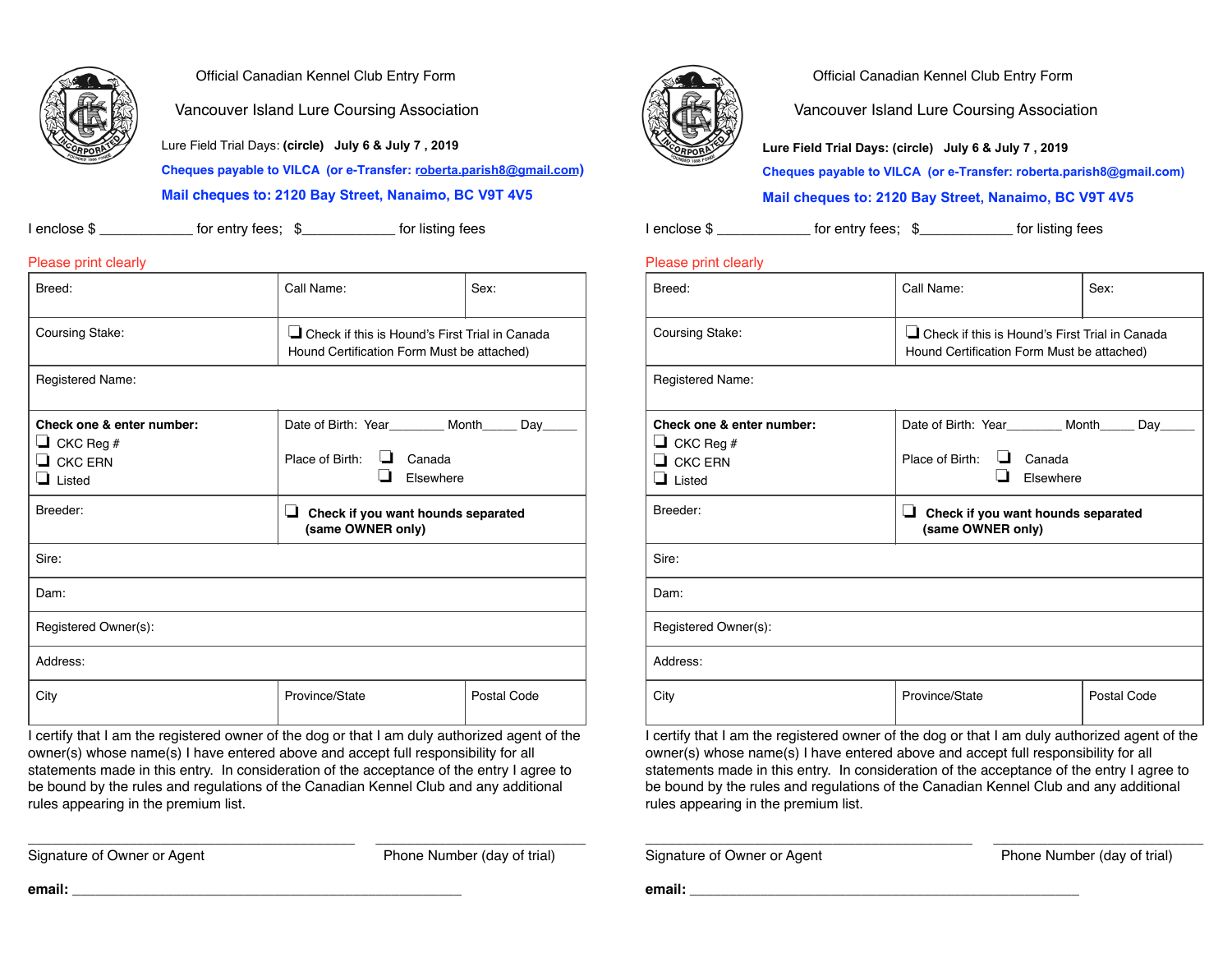#### **Vancouver Island Lure Coursing Association Waiver**

### **RELEASE OF LIABILITY, WAIVER OF CLAIMS, ASSUMPTION OF RISK AND INDEMNITY AGREEMENT**

By signing this document you will waive certain legal rights, including the right to sue or claim compensation following an accident. Please read this document carefully.

I, \_\_\_\_\_\_\_\_\_\_\_\_\_\_\_\_\_\_\_\_\_\_\_\_\_\_ [print name] certify that I am the actual owner of this/these dog(s) example in the set of the set of dog(s)] or that I am the duly authorized agent of the actual owner whose name I have entered above. In consideration of the acceptance of the entry and the opportunity to have the dog judged and to win a ribbon at the Lure Coursing Trials held on July 6th & 7th, 2019,

I agree:

1. To hold the Vancouver Island Lure Coursing Association including their members, directors, officers and employees (collectively defined as VILCA), as well as the owner and lessor of the real property on which the event is held, harmless from any claim for loss or injury which may be alleged to have been caused directly or indirectly to any person or thing by the act of myself or my dog(s) while in or about the event premises or grounds near the entrance thereto and I assume all responsibility and liability for any such claim.

2. To hold VILCA harmless from any claim for loss of this/these dog(s) by disappearance, theft, death or otherwise and from any claim for damage or injury, even if such loss or damage/injury was caused or alleged to be caused by the negligence of the VILCA or any other person(s).

3. Assume the sole responsibility for and agree to indemnify, defend and save the VILCA harmless from any and all loss and expense, including legal fees, by reason of the liability imposed by law upon the VILCA for damage because of bodily injuries, including death at any time resulting therefrom, sustained by any person(s), including myself or on account of damage to property, arising out of or in consequence of my participation in the event, however such injuries, death or property damage may be caused and whether or not the same may have been caused or alleged to have been caused by the negligence of the VILCA or any other person(s).

4. That any cause of action, controversy or claim arising out of or related to the attendance at the event between the VILCA and myself or as to the construction, interpretation and effect of this waiver shall be settled by arbitration in the province of British Columbia; and

5. That VILCA has the right to refuse this entry for cause, which the VILCA will deem sufficient.

 $\frac{1}{2}$  , and the set of the set of the set of the set of the set of the set of the set of the set of the set of the set of the set of the set of the set of the set of the set of the set of the set of the set of the set

Signature Date

**THIS WAIVER MUST ACCOMPANY ALL TRIAL ENTRIES OR THEY WILL NOT BE ACCEPTED**



**CANADIAN KENNEL CLUB** 

**CLUB CANIN CANADIEN** 

Non-Member Participation Fee

(April 2011)

- Non-member participation fee will be charged to a resident of Canada who is a non-member of the CKC.
- The non-member participation fee is paid in any year a title is earned and covers all titles and dogs owned by that individual.
- In order for the title to be awarded, the nonmember will have a choice to either become a CKC member or pay the non-member participation fee.
- Failure to comply within 30 days of notification will result in the title being withheld and the dog cannot be moved up to the next level.